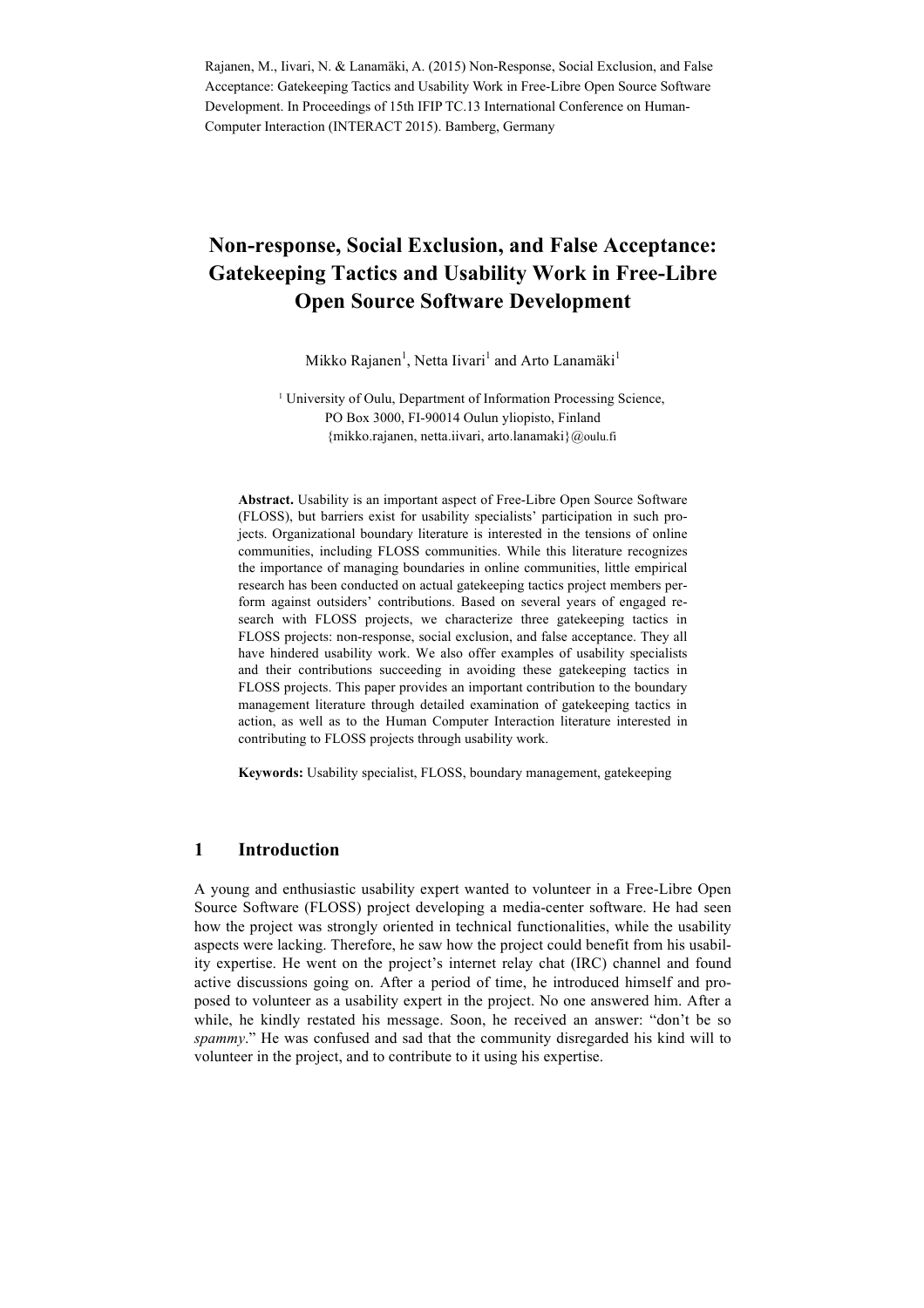This example is not how FLOSS projects are painted by the apologists. They, instead, emphasize the basic freedoms of software users: freedom to run software, freedom to study software, freedom to change software in any way that a user sees as necessary and freedom to distribute copies of software with or without changes to it [1] and characterize FLOSS projects as participatory and egalitarian settings in which individuals develop FLOSS due to their personal need, but also voluntarily reveal their solutions to be used and further developed by others [2]. In this kind of setting, user innovation flourishes as the reputation and status that can be gained as well as the community development model motivate people to reveal the solution also for others' use and further development [3]. The continuous improvement and refinement of the solution done by the community members is one driving force of FLOSS development [4]. All these indicate that FLOSS projects are to be seen as participatory and egalitarian places where people collaboratively develop FLOSS to serve their own needs as well as the needs of the others.

However, less attention has been paid to the aspects of inaccessibility and inequality in FLOSS projects. In a sense, Human Computer Interaction (HCI) research has already acknowledged FLOSS projects as not such participatory and egalitarian places; many HCI studies have revealed that usability experts are experiencing challenges when trying to enter FLOSS projects. HCI research has already established that usability specialists and their contributions are easily ignored, both in commercial software development (e.g. [5, 6]) and in FLOSS development (e.g. [7,8,9,10,11,12]. Hence, it is evident that power and politics play a role as regards usability work also in FLOSS projects; not all members get equal treatment in FLOSS projects, and usability specialists are often among the 'power-weak' in this respect [11,12].

This paper tries to explain the challenges involved with usability specialists entering FLOSS projects with a focus on boundary management as the theoretical framework. Boundary management is generally interested in the "activities involved in defining, negotiating, and protecting organisational resources and domains of action, as well as managing relationships with external stakeholders, to achieve the organisational goals" [13]. This framework has already been utilized in the context of various kinds of online communities, including FLOSS communities (e.g. [14]). Online communities are considered as new forms for organizing, related to which boundaries are more permeable and dynamic [13,15,16]. Unlike traditional organizations that are hierarchical with quite clear boundaries, online communities are fluid objects "where boundaries, norms, participants, artifacts, interactions, and foci continually change over time" [15]. However, the framework has not yet been utilized to make sense of usability work in FLOSS projects. We consider the framework as a suitable lens to be utilized in this novel context: for examining the boundary management activities carried out by FLOSS project members when usability specialists are attempting to enter FLOSS projects. Here, we will especially rely on the concept of 'gatekeeping' to make sense of the challenges involved with usability specialists' work. This concept addresses the filtering and moderation of participation and content production in online communities [16]. Based on empirical analysis, we identify three gatekeeping tactics that have hindered usability work in our cases as well examples of situations in which usability specialists have succeeded to enter into and contribute to the FLOSS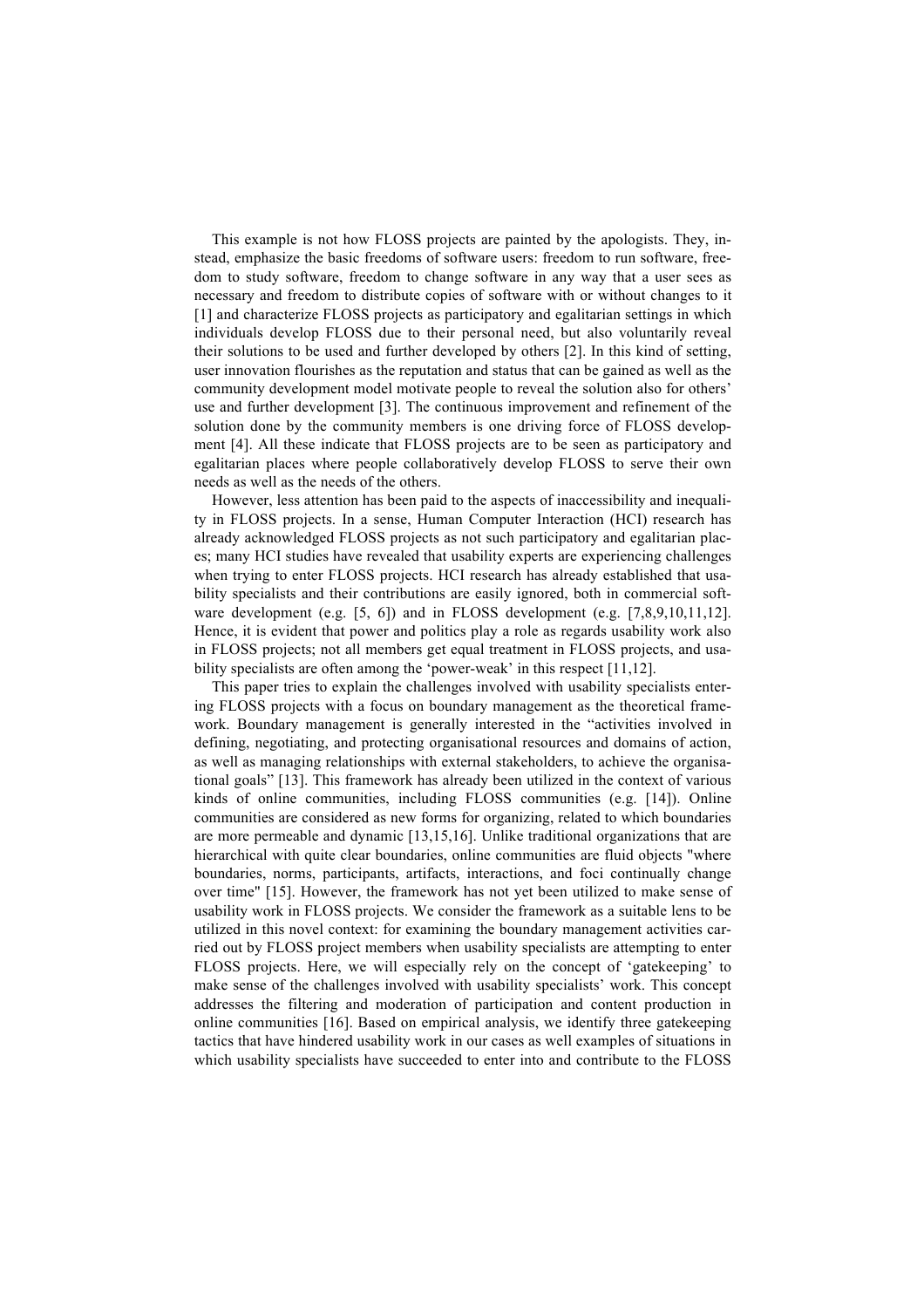projects in questions, i.e., they and their contributions have succeeded in becoming 'filtered in'. This study contributes both to the boundary management literature through examination of actual gatekeeping tactics in action and to the HCI literature interested in contributing to FLOSS projects through usability work.

The paper is structured as follows. The next section reviews research on boundary management and gatekeeping in the context of online communities and more specifically in FLOSS communities, indicating that these concepts have relevance also for FLOSS usability research. The third section describes the research method involved in this study, introduces the cases involved in this study as well as the procedures for data collection and analysis. The fourth section presents the empirical results of our analysis. The fifth section discusses the implications of the results while the last section summarizes the results and their implications for research and practice as well as outlines the limitations of the results and based on those, identifies a number of interesting paths for future work.

# **2 Background**

This section introduces literature on boundary management and gatekeeping, and relates it to the FLOSS and HCI research on usability work in FLOSS projects.

#### **2.1 Boundary management and gatekeeping in FLOSS communities**

FLOSS is computer software that is freely available as source code, and often also as a precompiled binary file. The license permits users to read, change, and modify the source code as derived works, recompile the modified source code to binary form, and distribute the modified source code as a derivative under the same license as the original source code. [17]

While the letter 'O' in 'FLOSS' refers to openness *of the source code*, openness is often seen to apply to the whole ethos of development [18]. A fundamental idea of FLOSS is to enable software to evolve freely through community participation. In principle everyone can participate in FLOSS projects, and the more people participate, the better results will be achieved. This is reflected in Eric Raymond's [17] formulation of Linus' Law: "Given enough eyeballs, all bugs are shallow". This insouciant depiction of openness is visible in, for example, the article by Bach and Terry [19] who note that "members of the FLOSS community are highly accessible", and that "there are rarely 'gatekeepers' that control access."

On the other hand, studies have also shown that power and politics picture in FLOSS projects, too (e.g. [11]). The FLOSS community is often depicted with an onion model (e.g. [20]) with different layers representing the level of involvement within that particular FLOSS community. The layers also depict the level of decision power at each layer. In a typical FLOSS community, there is a lead developer or a small group of developers forming the core team that controls the overall architectural design and the course of the project [20,21,22,23]. Some FLOSS projects are relatively democratic, while in others the project leaders make decisions as "benevolent dicta-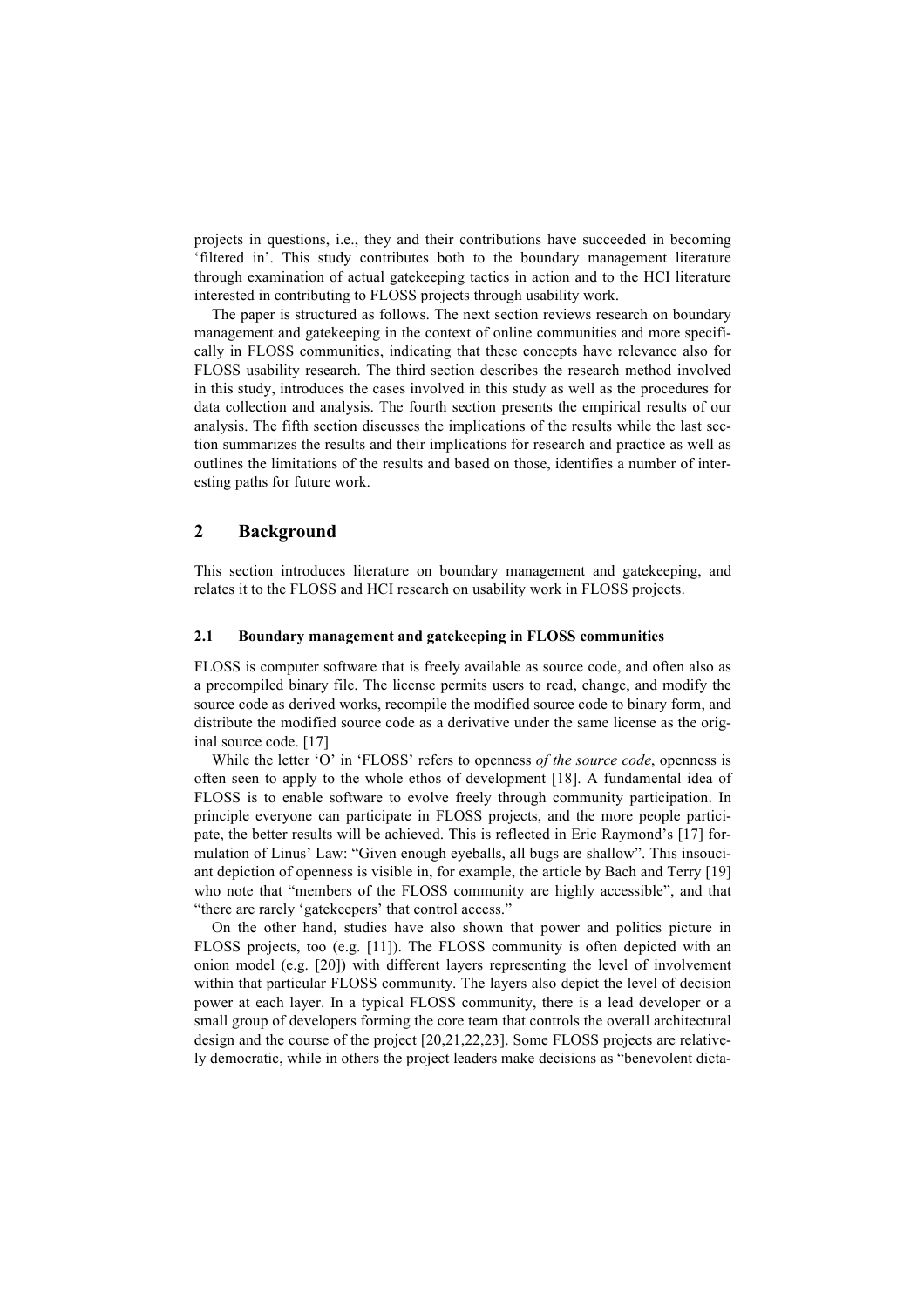tors". Indeed, one of the most common models in coordinating FLOSS development projects is that several contributors work under a single 'benevolent dictator' who is usually the founder of the project and who attracts committed and talented contributors [24]. An alternative to having one single benevolent dictator is rotating dictatorship or forming a voting committee from the developers [24]. Despite these differences, the core developers nevertheless have a significant position in FLOSS project as decision-makers: they make both low-level decisions regarding whether or not a particular contribution is accepted to the code, mid-level decisions regarding software features to be included in individual releases, and strategic decisions regarding the direction of the development in the future as well as the development roadmap.

For a developer to become an accepted contributor or even an acknowledged member of a FLOSS project certain procedures or 'joining scripts' need to be relied on [14,25,26]. A developer may have to provide *feature gifts*, i.e. whole modules or features as his contribution during that phase [26]. The core developers assess the value of the contribution and the contributor before accepting it. There is significant prestige motivation to get own contributions accepted and to become a member of the development team [20,23]. However, many obstacles have been witnessed as regards entering FLOSS projects. In a recent systematic literature review, Steinmacher and colleagues [25] identified 20 published studies dealing with contribution barriers that newcomers face in FLOSS projects. These barriers represent 5 main types: social interaction, newcomers' previous knowledge, technical hurdles, finding a way to start, and documentation. Social interaction was the biggest category with 12 studies, and it divided into three subcategories: "lack of social interaction with project members", "receiving an improper answer", and "not receiving a (timely) answer" [25].

This leads us to consider how FLOSS projects balance between openness and control. Do FLOSS projects welcome newcomers and their contributions, stimulate creativity, and allow diversity? Or are they protecting the establishment, and relying solely on its tradition? These questions have already been addressed in the literature on boundary management, where it has been argued that in online communities "boundary management involves trade-offs between openness (attracting external participation, stimulating innovation, creativity and organisational growth) and control (over platform activities and content production and appropriation), or trade-offs between standardisation and formalisation of production processes and availability and accessibility of diverse resources" [13]. Here, we focus on a particular type of boundary management, namely gatekeeping. We adopted the concept of gatekeeping from Shaw [16], whose definition of gatekeeping reads as "the systematic reproduction of an unequal and regular flow of valued resources—especially influence—to an incumbent group or organization". Shaw borrowed the concept from Clayman and Reisner [27], who in turn credit its origin to Lewin [28]. Following Shaw [16], in this paper we formulate gatekeeping tactics to refer to the specific actions carried out by FLOSS project members relating to filtering and moderating outsiders' participation in and contribution to FLOSS projects to achieve the goals of the projects. We will offer an empirical analysis of it in relation to usability work in FLOSS projects.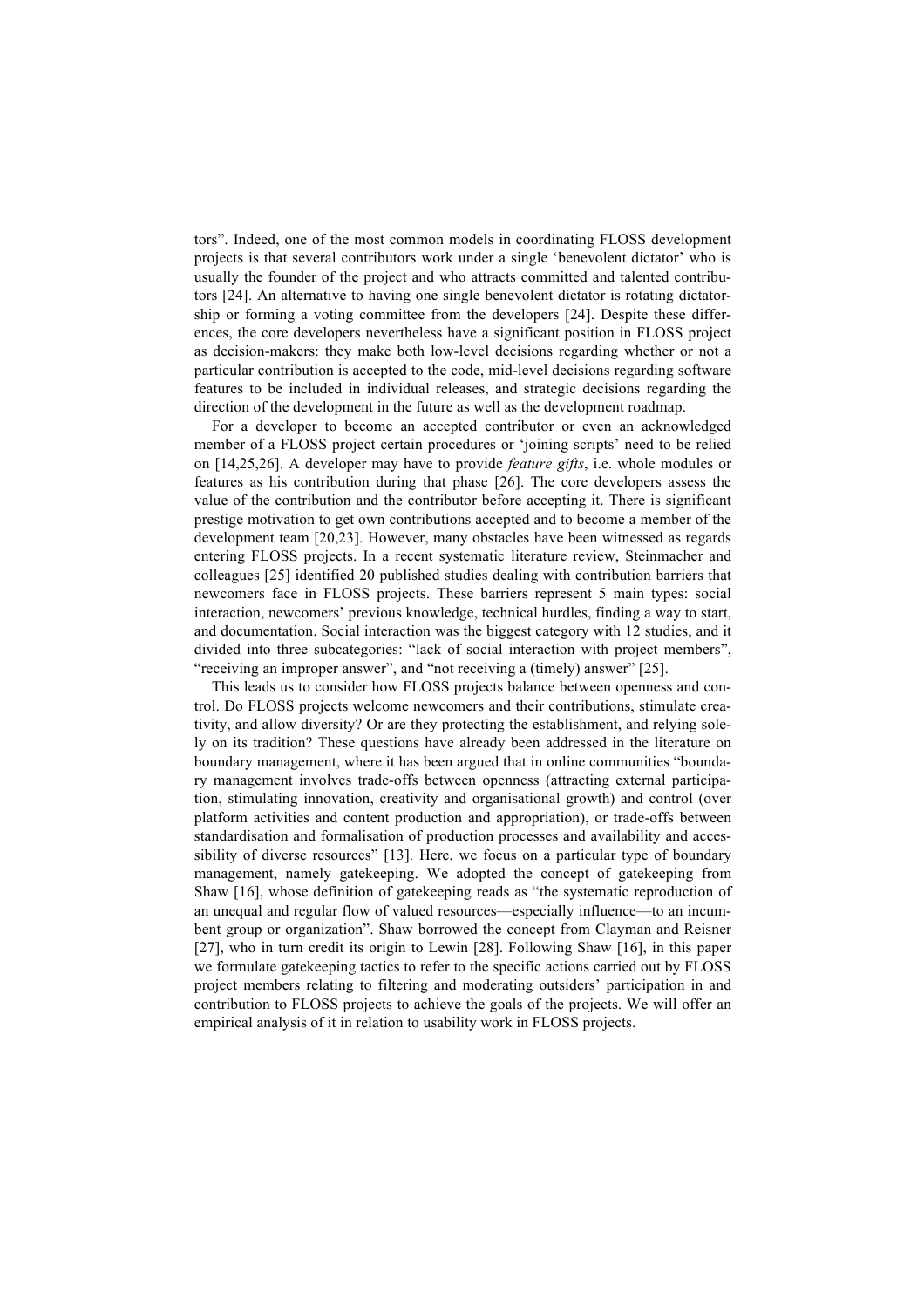#### **2.2 Usability and FLOSS Development**

HCI research has already addressed the FLOSS development context and HCI researchers have already argued that usability specialists should participate in FLOSS projects [7,9,10,29,30,31,32,33]. Different kinds of usability methods have been suggested for FLOSS development. Several articles recommend conducting usability testing [7,10,32,33,34], while some argue also for usability inspections in FLOSS projects [33,34]. For usability design, user interface design using blogs has been suggested [32], as has the establishment and use of usability infrastructure such as discussion forums, mailing lists, and design areas [8,10,30,32].

Nevertheless, researchers have also revealed that problems might arise when combining the traditional usability methods and recommendations with the FLOSS development and philosophy [8,9,10,31,33,35,36]. Reluctance to heavyweight corporate usability processes might arise in FLOSS development; i.e., decentralized and engineering-driven FLOSS development might be in contrast with heavyweight corporate usability processes [8,9,31,33,35]. In addition, usability specialists might not be available in FLOSS projects, and, even if they were, they might be very few in number and they might be working in isolation [7,8,9,10,11,12]. Furthermore, the software development in FLOSS projects is almost always already ongoing when the projects gain enough visibility to be spotted by the usability specialists, making it difficult to apply usability methods from the beginning of the development when it is easiest [11,37]. Usability specialists might have difficulties in showing their merits and gaining authority in FLOSS projects [7,12,30,36]. They may be welcomed into the consultative role as feedback providers (cf. [6]), but they might find it difficult to gain any decision-making power regarding the design solution, which is recommended in the participative role endorsed in the HCI literature (cf. [6]). In FLOSS projects, as mentioned, the core developers make all of the decisions regarding what will be included in the code base. The usability specialists should try to utilize various kinds of lobbying, persuasion, and allying strategies in order to have an impact [12,36,38,39].

Hence, several challenges for usability specialists' participation in FLOSS projects have already been identified. Our empirical data, along with these other studies, pinpoints these challenges. However, this paper contributes through making sense of these challenges. Three gatekeeping tactics hindering usability work are identified from FLOSS projects. Additionally, a few cases are identified in which usability specialists have succeeded in overcoming these challenges, and becoming 'filtered in'.

# **3 Research Method**

Our arguments about boundary management and gatekeeping tactics in FLOSS projects are based upon intensive engagement in different FLOSS projects since 2007, with an overall aim of enabling usability specialists to enter into and contribute to FLOSS projects. Walsham [40,41] has discussed different roles researchers can adopt in qualitative, interpretive research, i.e. the 'outside researcher' and the 'involved researcher' roles [40]. The former refers to the researcher having "no direct involvement in action in the field or in providing significant feedback to field participants", while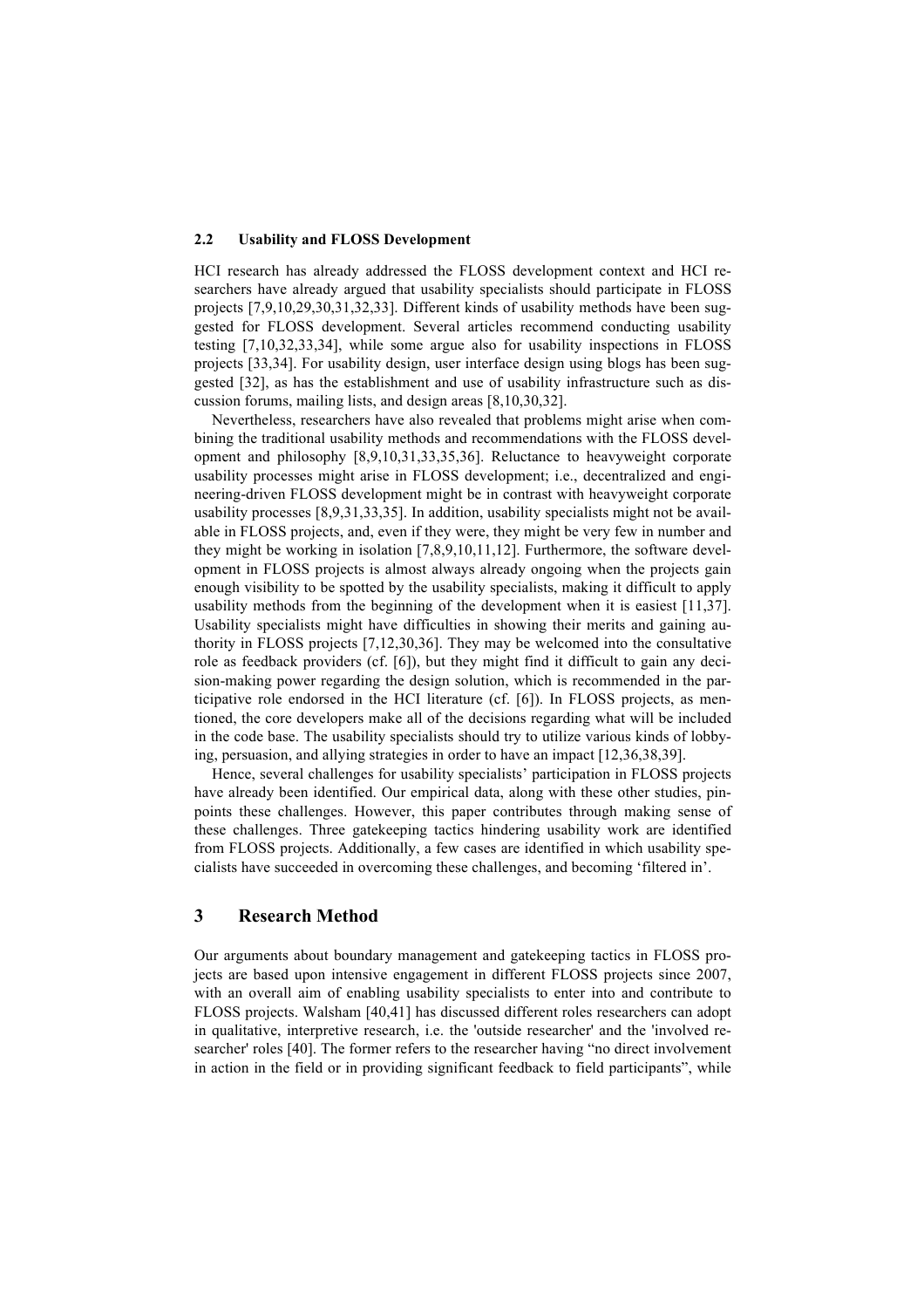the latter refers to researcher acting as a participant observer or action researcher who consciously and explicitly aims at changing things in the field. We have adopted the latter position, within a large research program that has included intensive work with a number of FLOSS projects during a 7 years timespan. The overall purpose has been the improvement of usability processes in FLOSS projects. The research program has resulted in the development and experimentation of various kinds of methods outlining for usability specialists how to enter into and contribute to FLOSS projects (reported in [11,12,35,39,42]). The methods have placed particular emphasis on participative approach of the usability specialists: they need to try to gain a thorough understanding the project in question and to actively collaborate with the developers [12,35,39]. Additionally, the results from the research program implies that usability work is more likely to have an impact if the results are provided by encultured insiders that have modified their usability work to fit the particular OSS project, because every OSS project is unique [42]. During our analyses, it has also become evident that power and politics sometimes truly complicate usability work in FLOSS projects [11]. The present paper aims to explain some of the challenges faced by usability specialists in the projects.

Our research program has included altogether 16 subprojects within which junior researchers, organized into usability teams, have introduced usability activities into FLOSS projects as part of their university studies. This has occurred under the guidance of more experienced HCI researchers. All junior researchers have had usability background from at least two previous usability courses about usability evaluation methods (e.g. heuristic evaluation and usability testing), user-centered design, and user interface design in both theory and practice. Each of the subprojects has consisted of three to five junior researchers working between 200 and 300 hours each in planning the usability activities, carrying out these usability activities in the selected project, communicating with the project, following up the impact of these usability activities, collecting empirical data, and writing project reports. The senior HCI researchers have guided the usability teams during the entire process, including the selection of the project and the selection of suitable entrance strategies and usability methods to use. Altogether, our role has been that of involved researcher [40], i.e., we have consciously and explicitly tried to change things in the field and to make a valid contribution. During the 7 year research program and 16 different interventions organized, various strategies and methods have been experimented with, resulting in differing outcomes in involved projects with different domains, communities and cultures. After the interventions, the HCI researchers have been responsible of analyzing the collected data and developing and further refining the methods outlining ways for usability specialists to utilize their expertise and gain recognition in FLOSS projects.

In this paper, the empirical data included has been collected from six of these usability projects. This data includes online material of the involved FLOSS projects, such as websites, mailing list and discussion forum posts, IRC discussion logs, etc. In addition, the junior researchers, during their interventions, have produced numerous kinds of reports of their work and of the selected case projects that are included as research material. For the purposes of this paper, we inductively identified and analyzed the instances we encountered from this empirical data that somehow related to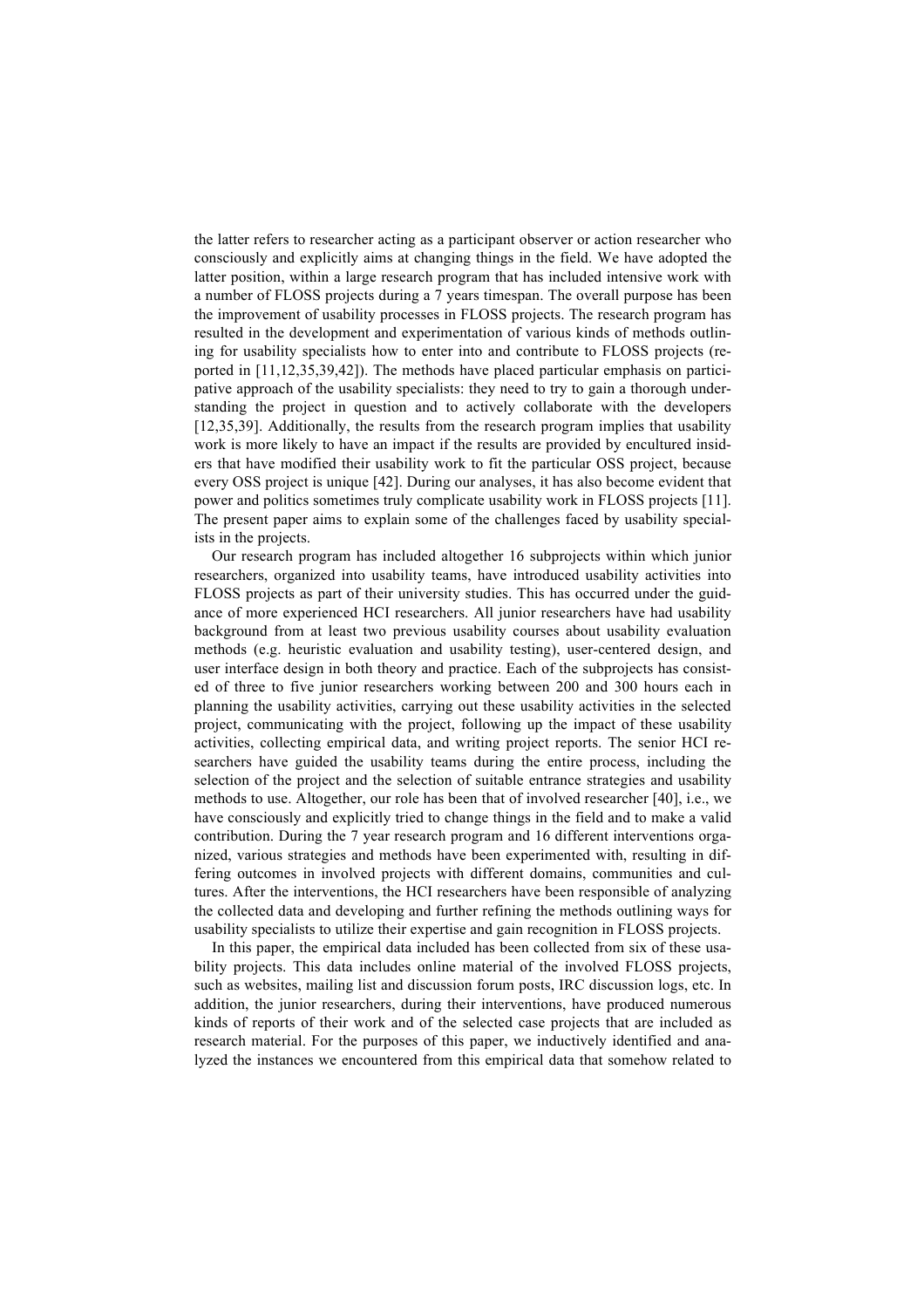power and politics as regards usability specialists entering into and contributing to FLOSS projects. We identified problems in that process as well as successes achieved. The data itself led to the categorization of the three different gatekeeping tactics, while only after the identification of those, the literature outlined in the previous section relating to boundary management and especially to gatekeeping was utilized as a sensitizing device to make sense of our findings.

Before describing our empirical findings on the gatekeeping tactics in FLOSS projects, we briefly introduce the six case projects involved in this analysis and our associated interventions into these case projects.

**Case A** was developing a media application, targeted at non-technical end users without programming skills or interest. The project was started in 2004 and had a total of about 30 developers. The usability team observed this FLOSS project for five months in 2007, while conducting heuristic evaluations, cognitive walkthroughs, and usability testing. The usability team reported the findings in the form of a report, which was sent to the core developers and mentioned in a post in the main discussion forum of the community.

**Case B** was developing a game targeted at non-technical end users. This project, started in 2003, had a total of 15 developers. The usability team observed this FLOSS project for five months in 2008, while performing heuristic evaluation and usability testing. The usability team was in close contact with the lead developer regarding their findings and possible redesign solutions, and also participated in discussions in the project's IRC channel. After the evaluations, the usability team wrote a usability report. This included suggestions for changes to fix the identified usability problems.

**Case C** was developing a 3D content creation software targeted at end users with 3D content creation skills but without skills or interest in programming. The project, started in 2002, had a total of 40 more or less active developers. The usability team observed this project for six months in 2009. During that time span, they carried out usability testing and heuristic evaluation and wrote several reports about usability problems and their suggestions for changes to fix those problems. These reports were made available on the usability team's blog and advertised in the project's IRC channels and discussion forums.

**Case D** was developing a media center software with target users of ordinary people. The project started in 2003 and had about 20 active developers. The usability team observed this FLOSS project for five months in 2009, while performing heuristic evaluations and usability testing. In this case the results report was sent to the FLOSS developers by email in a similar manner as in case A.

**Case E** was developing a game targeted at non-technical end users without programming skills. This project started originally in 1995, but the development team had changed many times since then. This project had 20 active developers with commit rights. The usability team observed this FLOSS project for four months in 2010, while conducting heuristic evaluations using game usability heuristics and usability testing. The usability team wrote preliminary and final usability reports about the usability issues and their suggestions for changes to the user interface to fix them. The final usability report was delivered to the wiki of the FLOSS project. In addition, the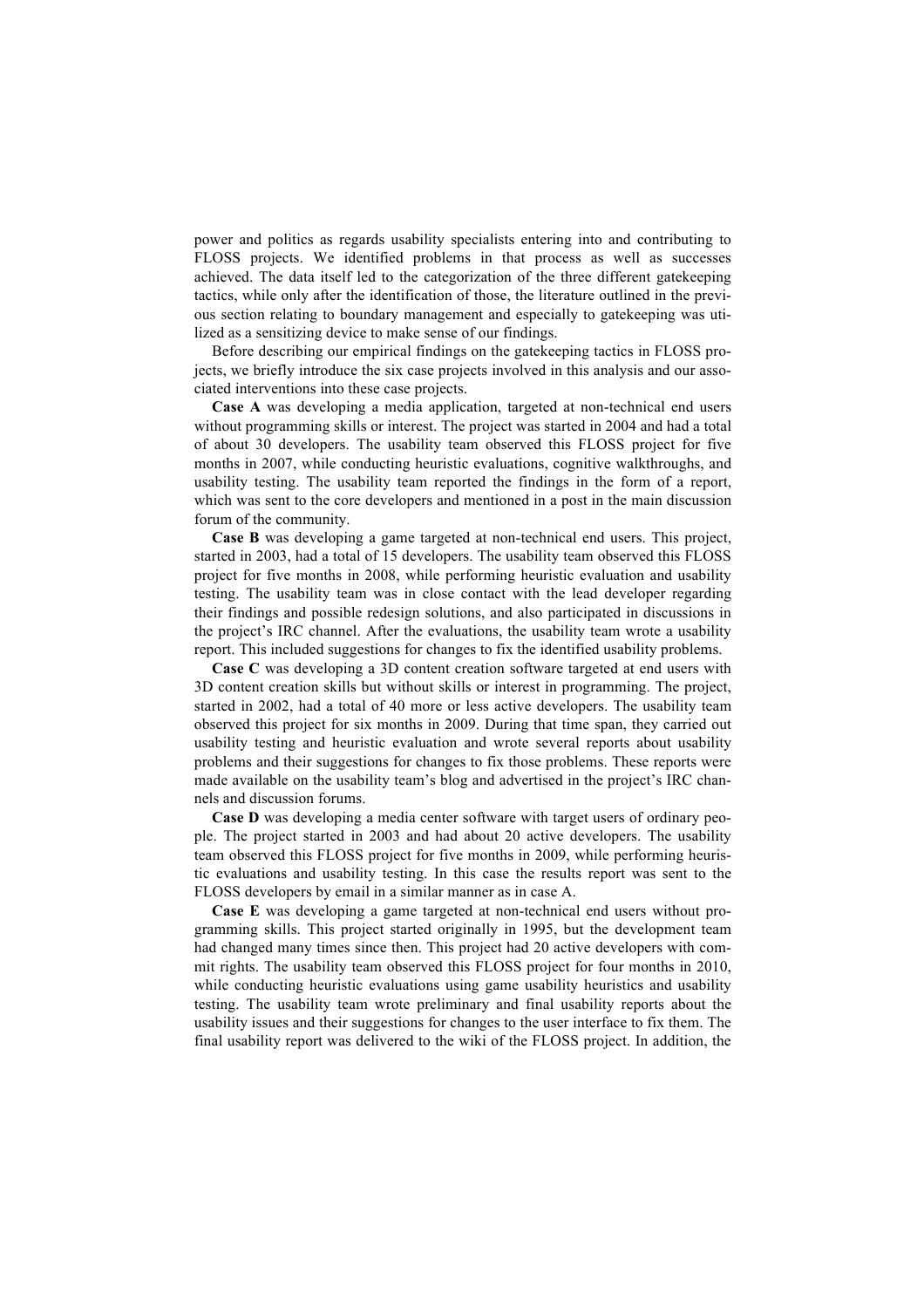usability team submitted code patches and level design work, including new user interface menus and a new tutorial for the game.

**Case F** was developing a vector graphics software targeted at non-technical end users. The project, started in 2003, had a total of 6 core developers and 14 developers. The usability team observed this FLOSS project for six months in 2009 and 2010, while performing heuristic evaluation and prototyping. The usability team wrote a usability report based on the results from heuristic evaluation and redesigned an improved user interface as a mock up. These deliverables were sent to the core developers through email and discussion forum.

# **4 Gatekeeping tactics in FLOSS development**

Our work with the FLOSS development projects has revealed that gatekeeping tactics to keep outsiders' unwanted contributions away truly take place. The gatekeeping tactics identified from each case are summarized in Table 1.

|                         | A |  |  |  |
|-------------------------|---|--|--|--|
| Non-response            |   |  |  |  |
| <b>Social exclusion</b> |   |  |  |  |
| <b>False acceptance</b> |   |  |  |  |

**Table 1 - Three gatekeeping tactics identified in the FLOSS cases**

Next we offer empirical illustrations of the tactics, followed by examples that reveal that usability specialists occasionally have also been able to get 'filtered in'.

#### **4.1 The Gatekeeping Tactic of 'Non-response'**

In our first intervention, involving the case A, the junior researchers carried out two types of expert usability evaluations: heuristic evaluation and cognitive walkthrough. Next, they planned and executed usability tests based on the findings from these expert evaluations. A report of usability findings was written and sent to the developers by email. This was the first contact between the developers and the usability team, as it was planned. The purpose of this approach was to mimic the way the software patches are submitted in the FLOSS development projects: somebody writes the patch, which is then shared with the community. Eventually the core developers either accept this patch into the main branch or reject it.

As it turned out to be, the work of the usability team had no impact, but their message fell into deaf ears. At first, no answer was received from the emailed core developers. Thereafter, the same document containing the usability findings was posted to the discussion forum of the project. Then one of the core developers answered that they were discussing this document and its findings internally and could comment on it later. However, there has not been any answer or further communication from the developers and there are no signs of changes to the software that could be traced back to these usability findings. One can argue that the gatekeeping tactic of non-response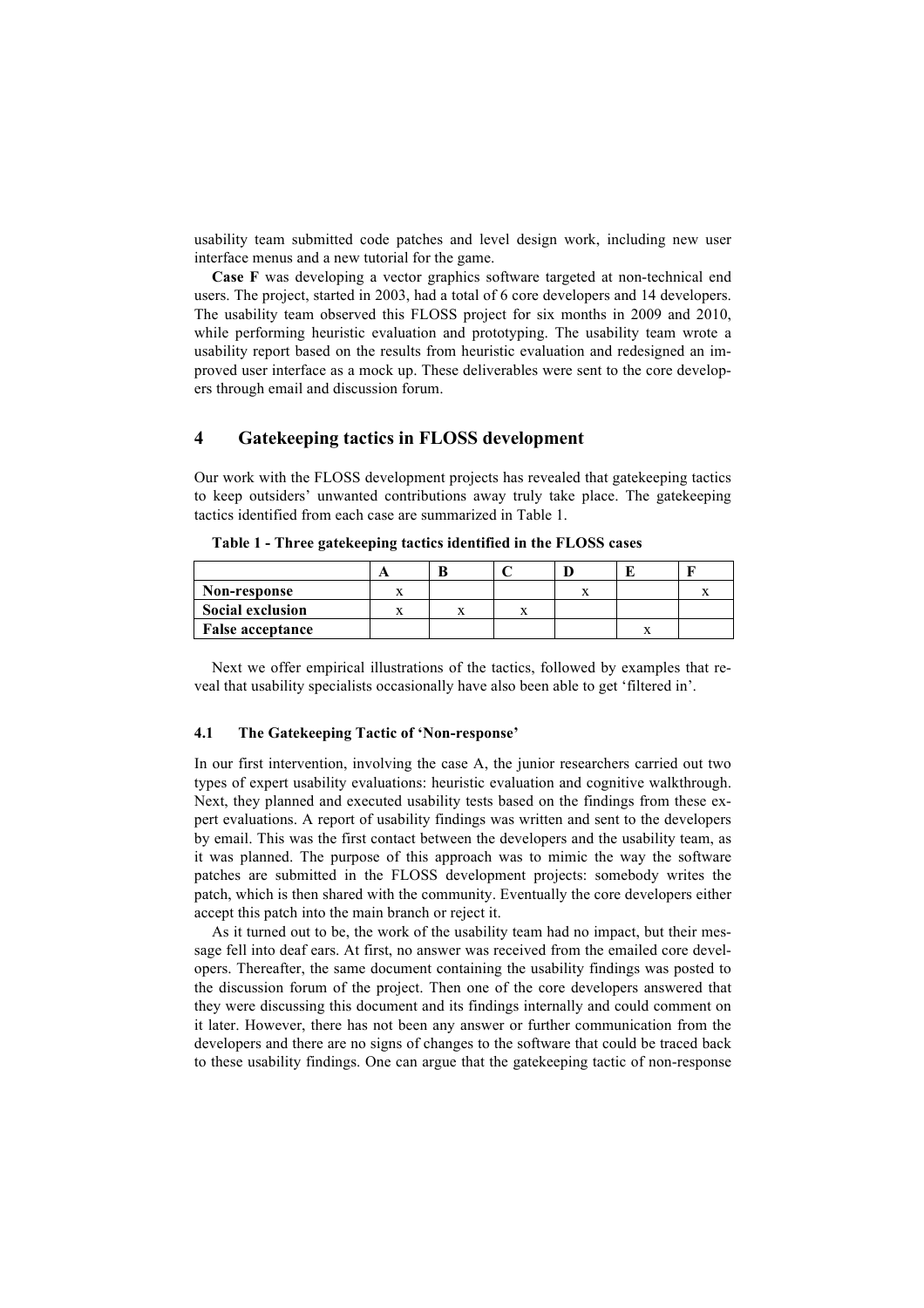was evidently utilized by the core-developers. This resulted in totally ignoring the attempts of the usability team.

A validation test was conducted in case D, in which a similar kind of FLOSS project was selected and the usability team followed a similar type of approach in their work. Hence, the result was also the same. The results report was sent to the FLOSS developers by email, they replied they had received it, but no further communication from their side emerged and the FLOSS in question has not been changed according to the results reported.

In another intervention, involving the case F, the usability team conducted heuristic evaluation and redesigned the user interface based on the results from the evaluation. The redesigned user interface was prototyped as a mock up so that it would be easy for the developers to understand the proposed changes. The results from heuristic evaluation and the prototype mock up were sent to the core developers by email and discussion forum posts. However, no answer was received from the core-developers despite multiple communication attempts. Not surprisingly, the work of the usability team had no impact and no signs of changes to the user interface could be noticed. Also in this case the gatekeeping tactic by the core-developers was simply to not respond to the communication attempts.

Finally, similar kind of behavior has been observable towards some users in FLOSS project discussion forums. In the case A, some users had expressed criticism towards the user-interface of the application and offered certain usability improvement suggestions. Also those had been disregarded by the developers who had only commented that the application "is not meant for girlfriends". This kind of response does not invite further discussion on the matter. Interestingly, this project had nevertheless stated on its website that it wanted to target 'non-technical end-users'. However, likely the suggestions provided by the users were not such that were preferred by the core developers, and thus they were hushed down.

#### **4.2 The Gatekeeping Tactic of 'Social Exclusion'**

The usability interventions arranged were not entirely ignored in all case projects. For example, in case B, after the failure encountered in case A, the HCI researchers decided that the junior researchers should familiarize themselves with the project before their usability intervention. Hence, the junior researchers followed the project's IRC channels and discussion forums for some time before making themselves and their intentions known to the project. Thereafter, they contacted the lead developer through email and offered their help. In this project, there was no prior knowledge about usability, but the usability team explained the concept of usability and its potential benefits to the project, and identified some possible areas for usability evaluation. They carried out expert usability evaluation and usability testing for the software. Additionally, they continuously communicated with the core developer and the community through the project's IRC channel. Also here, they delivered their results by email to the core developers. In this case, however, the core developers accepted and implemented the changes to the next version of the software. The usability team was even later on contacted and requested to carry out another usability evaluation.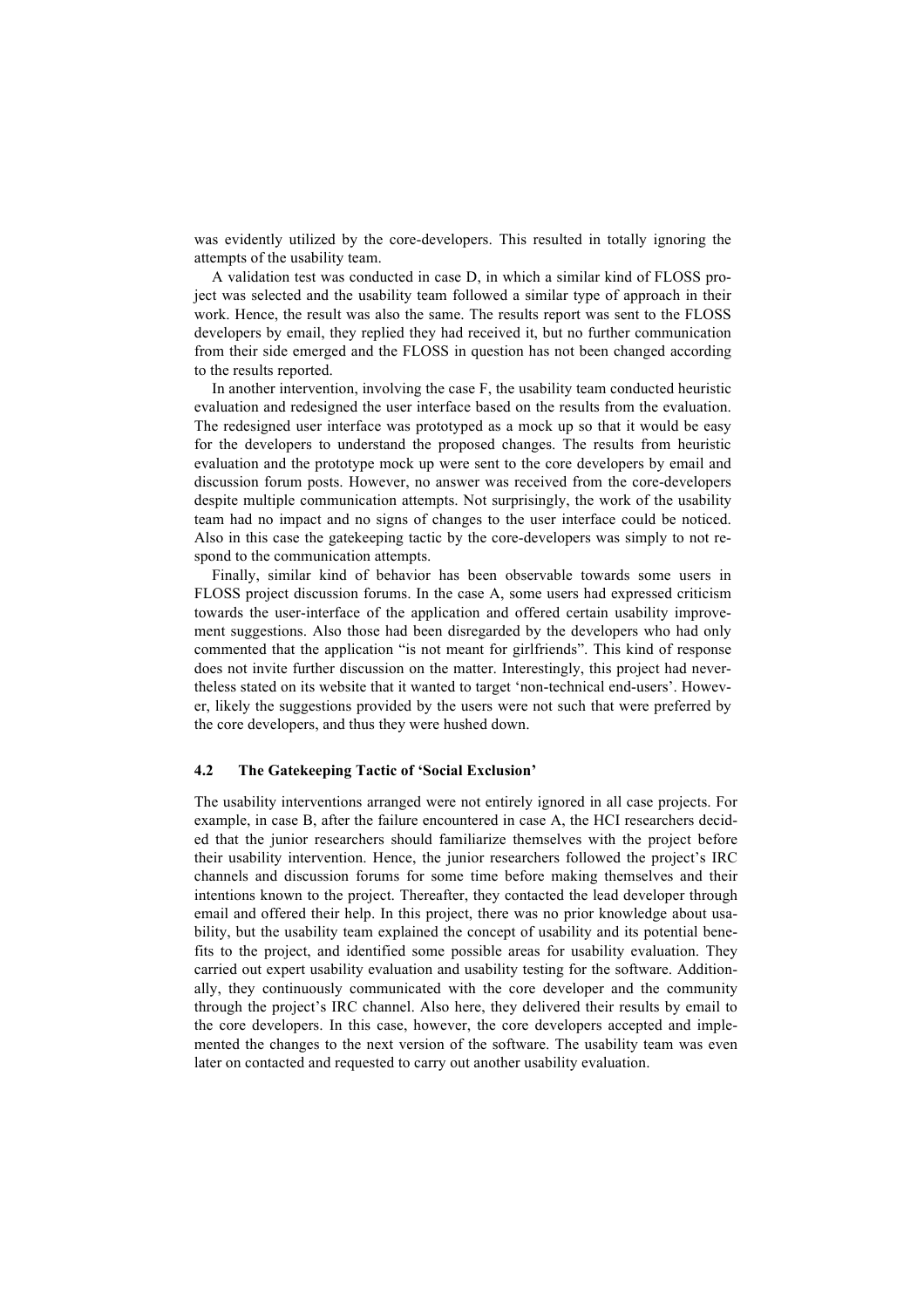However, although the work done by the usability team seemed to be a success, some problems were observed. The developers also gave some negative feedback on the work of the usability team. One of the main problems was the rapid development of the software. The pace of the usability evaluation was slower, and therefore some of the usability team's findings were obsolete by the time the report was ready. The usability team was in this case treated as an external resource and the core developers did not help the team to fit the usability activities into their overall development plan and bug fixing process. The usability activities were welcomed and encouraged, but the usability team did not become integrated into the community. In addition, the developers wanted concrete suggestions about how to fix the user interface problems and not just general comments about what the problems were. However, once the developers had a list of concrete improvement suggestions, they considered only those suggestions that they saw as fixing issues they saw as problems. If the core developers thought that some of the usability team's findings were not truly problems, these findings got a very low priority and were eventually discarded. All in all, one can say that in this case the usability team was allowed to work and was acknowledged by the FLOSS project, but they were excluded from the actual decision-making and planning processes, hindering the usability team's ability to offer meaningful and timely usability contributions.

Another observation can be connected with case C, within which another usability team consisting again of junior researchers carried out their intervention. Again, the junior researchers were expected to familiarize themselves with the project before their usability intervention. However, in this case there was a vast number of communication channels available both in the project's website and third party websites; e.g. mailing lists, IRC channels, wikis, and discussion forums. The usability team searched and followed multiple communication channels (e.g., various IRC channels, message boards, project news sites, and wiki pages) for a couple of weeks getting to know the project. Next, they contacted the core developers and offered their usability expertise in particular area of software that had already raised some discussion about complicated user interface and difficulties in use. The usability team conducted usability tests and expert usability evaluations, and documented them in open source fashion on a website, which was promoted in community forums and IRC channels, and also offered to several community news sites for publication. The reactions were mixed. One core developer was very supportive to the usability activities, while other core developers and community ignored the usability issues. The reports were downloaded about fifty times from the website, but no further discussion was generated. The news about the usability activities and their results were quickly buried beneath other discussions and news. Eventually, the usability intervention did not have an impact on the software in question. This FLOSS project had a multilayer hierarchical structure in which the leading core developer as the benevolent dictator was inaccessible to the usability team. The leading core developer communicated with other trusted core developers as his lieutenants. The usability intervention did not catch the attention of them, albeit the usability team was able to carry out their work and gain one supportive core developer on their side. However, their usability intervention results ultimately ended up as being socially excluded.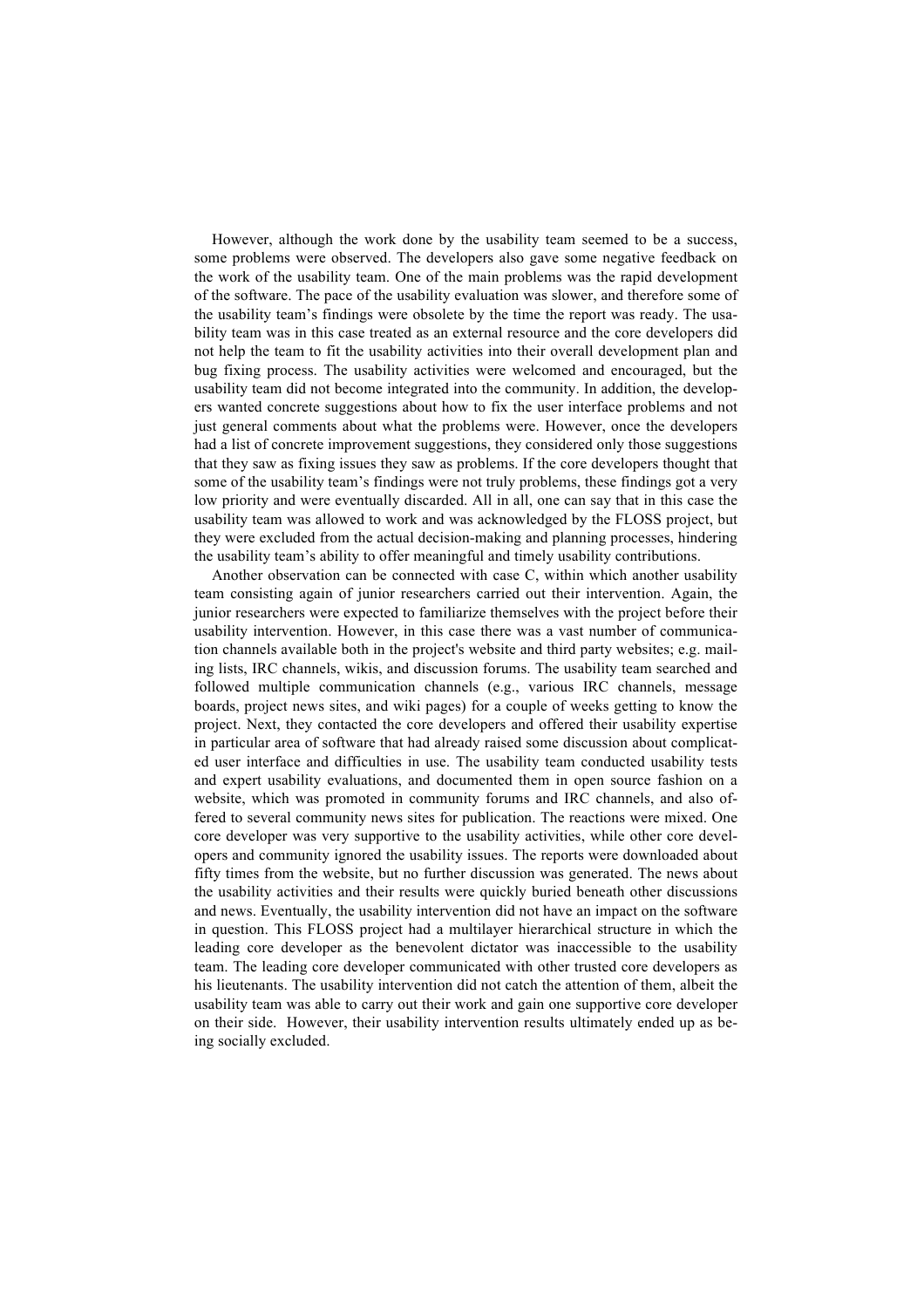#### **4.3 The Gatekeeping Tactic of 'False Acceptance'**

An example that we label as "false acceptance" occurred in case E. The initial usability team working with the project clearly succeeded in having an impact on the software under development. The usability team, similarly to case B, followed the project IRC channels and discussion forums for some time before their intervention. Again, they conducted an expert usability evaluation and empirical usability testing. They sent their report to the mailing list of the project as well as to the community wiki. In this case, the results aroused a lot of interest. The developers actively commented the results. In addition, the usability team submitted code patches and game level design work that were accepted into the code repository of the project. Moreover, the usability report was referenced directly in commit messages of the core-developers four times. One of these commit messages asked for an input and contribution from the usability team. After this, changes were made based on their recommendations. One of the usability team members even got commit rights and gained a status as a developer. He was participating actively in discussions and was recognized within the community as being a skillful and committed user of the software.

However, the gatekeeping tactic of false acceptance can be connected with this case. Related to it, we emphasize that it is important to acknowledge that it may take place during a longer time span and in a discreet way, potentially leaving the usability contributors with an impression that they succeeded in improving the usability of the software. The usability team concentrated their efforts into the tutorial, which was found incomprehensible and frustrating to new users. The usability team streamlined the tutorial, cut the amount of data and descriptions presented to user and polished it with innovative new level design. The new tutorial performed well in usability tests. The core developers and the broader community were enthusiastic about it. However, later on it was revealed that the creator of the original tutorial had reverted the tutorial almost back to its previous version in the next major release. Hence, the usability improvements were obliterated. This did not involve any discussion on the matter or explicit criticism on the work of the usability team. The original creator of the tutorial had the right to modify the software the way he wished, and he exercised this right.

Subsequent usability teams working with the same project noticed later on that parts of the user interface and functionality changes requested by the first usability team working with the case project two years earlier that had already accepted and implemented by the core-developers, had been reverted almost completely to the original. This discarded the usability improvements. One core developer hinted to the later usability teams that another core developer had some very strong opinions on a certain part of the user interface and this core-developer had reverted back the changes to bring back this part of the user interface as it was originally and as he liked it, without a collective decision by all core-developers. None of the other coredevelopers had reacted to this in any way.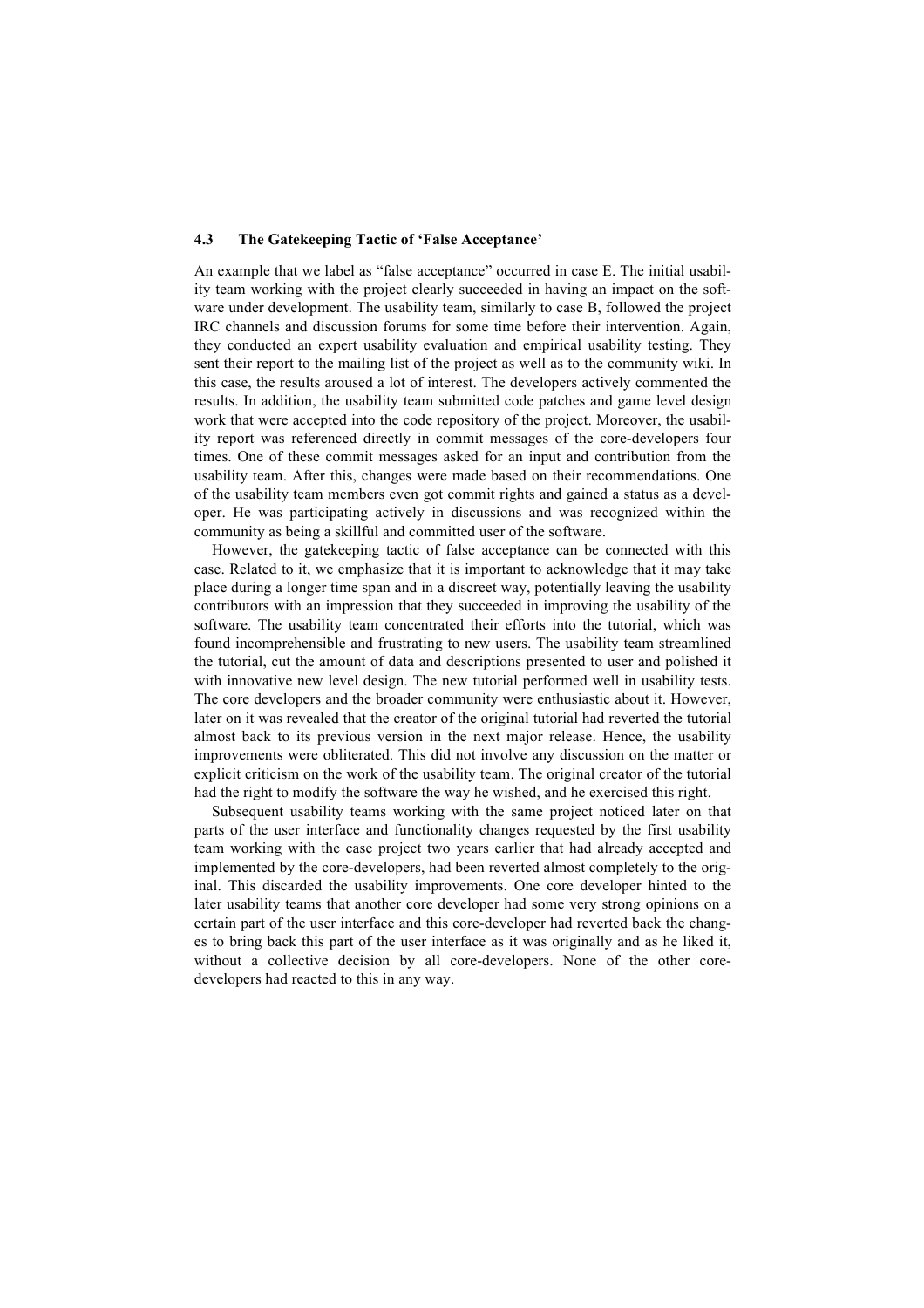#### **4.4 Usability Contributions Becoming Filtered In**

Despite encountering these gatekeeping tactics when aiming to enter into and contribute to FLOSS projects, many successes have also been achieved by our usability teams. In particular, we view cases B and E as largely successful ones. In these two cases, the usability specialists and their contributions, at least partly, have succeeded in avoiding the gatekeeping tactics and become 'filtered in'. In case B, the usability team managed to avoid the gatekeeping tactics of non-response and false acceptance, albeit the gatekeeping tactic of social exclusion became visible through the usability team working on issues that already had become obsolete in the project due to the recent developments. We maintain that this success was due to the small size of development team and community as well as due to their willingness to have new people contributing to the development; the usability team was able to access the core developers and managed to contribute to the community in such a way that their contributions were accepted and appreciated. They were able to get in contact and interact with the core developers and the community before and during their intervention and they were able to address and convince the true decision-makers in this community. However, it may have been that the usability team accidentally succeeded in producing such a solution that the developers and the community were satisfied with, or at least beforehand the usability team did not specially consider the risk of false acceptance emerging nor tried eliminating it. In this case project there was no prior knowledge about usability, but instead the usability team educated the developers about the matter. Through this, however, it seems that the usability team succeeded in convincing the developers and the community of the value of their work and their redesigned solutions also happened to be compatible with the existing goals and visions of the decision-makers.

In case E, moreover, the usability specialists also managed to avoid most of the gatekeeping tactics, except for the false acceptance tactic. Also here we assume that this was due to the developers and community being very open to outsider contributions and the decision-makers being easy to contact and interact with. However, despite of this apparent openness for outsider contributors, the gatekeeping tactic of false acceptance was eventually utilized by at least some of the developers to block the contributions that they did not like. This happened even when these contributions were accepted by the other developers. In these instances, the usability team succeeded in arousing interest in the community and convincing the core developers initially, but this was not enough for their contribution to survive. This would likely have required another kind of design solution, but the usability team was unaware of their solution not meeting the needs or desires of some of the decision-makers.

### **5 Discussion**

Several HCI studies have addressed the introduction of usability activities into FLOSS development context [7-12,29-36,38,39,42], but the challenges as regards this still seem to prevail. Moreover, there has not previously been reported this kind of long-term research intervention involving multiple FLOSS case projects, spanning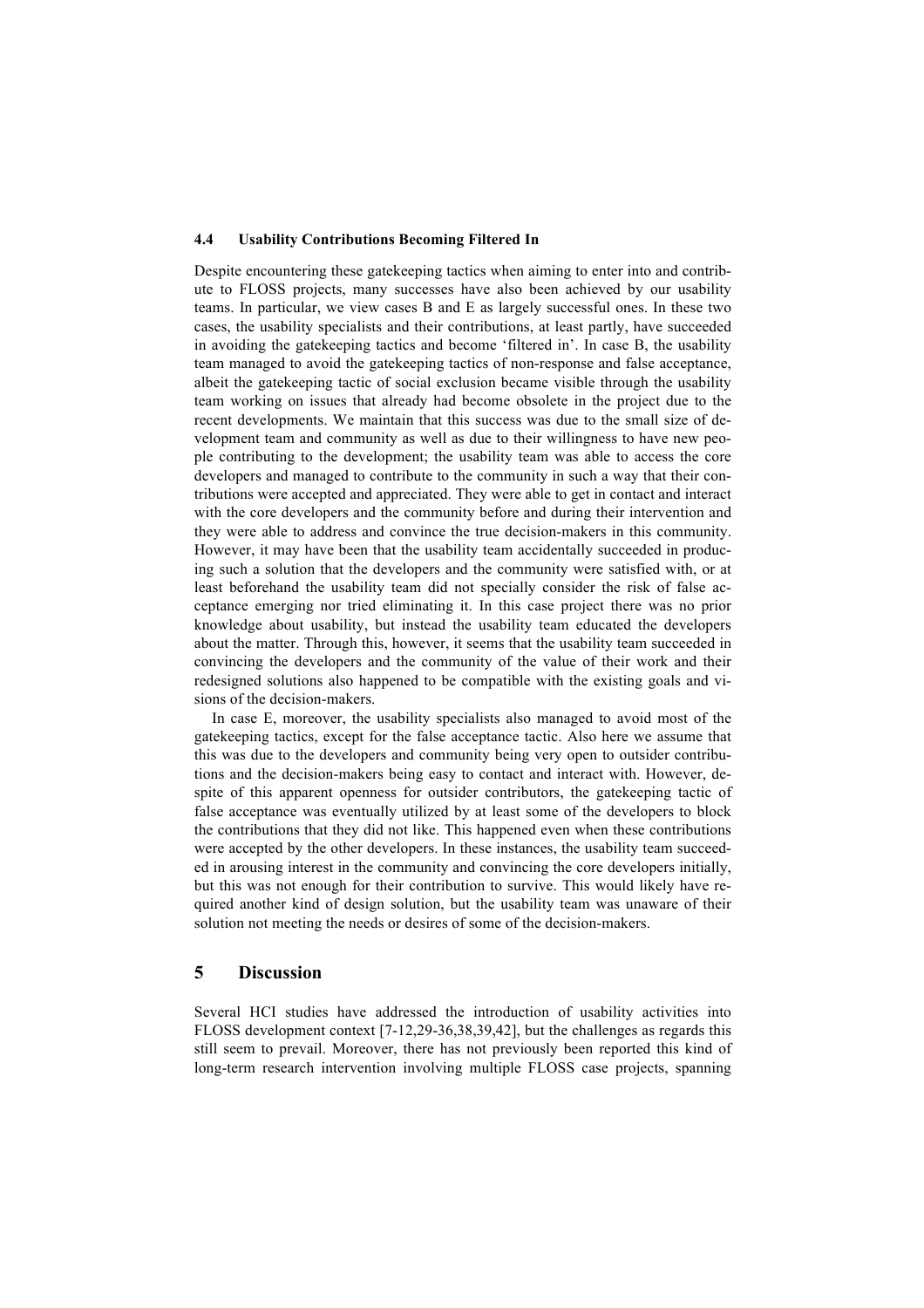multiple years and focusing on the boundary management and gatekeeping aspects of the interactions between the usability specialists and FLOSS developers. Based on the results of our analysis of usability work in FLOSS development, this study identified and characterized three tactics of gatekeeping: *non-response*, *social exclusion,* and *false acceptance*. Even though guidelines for introducing usability activities into FLOSS development have been proposed and experimented with earlier (see e.g. [12,35,39]), the gatekeeping tactics performed by FLOSS developers and communities against proposals to change have not been studied and categorized through this kind of longitudinal multiple case studies. Our studies imply that the usability specialists interested to conduct usability activities in FLOSS development context have to seriously take into account these forms of gatekeeping by the FLOSS developers and to be prepared for them. Next, the tactics are first summarized, after which some characteristics from successful cases are recapped.

As mentioned earlier, in cases A, D, and F the developers initiated a reply to usability specialists about the identified usability issues and proposed usability changes only after multiple attempts of contacting them. In these cases, the developers wanted not to open a public discussion about these proposed changes, but to silence the issue down. This kind of attitude was also indicated by certain discussion forum messages, where developers sometimes expressed open hostility towards any criticism or improvement suggestions about the user interface by the end-users. These occurrences indicate that the developers used the gatekeeping tactic labeled *non-response* to silence usability discussions even before they started. This tactic gains further support from the FLOSS literature in which "receiving an improper answer", and "not receiving a (timely) answer" have been reported as contribution barriers to newcomers [25]. These results have not been produced related to usability work, while our study shows that these are relevant also as regards usability work

On the other hand, in cases B and C, the developers replied to and interacted with the usability specialists, but the usability specialists were, nevertheless, left out from the decision-making and planning processes. In case C, the usability specialists were free to conduct usability activities, but even though there were some words of encouragement and comments from core-developers regarding usability work, the usability specialists were left completely isolated from the decision-making arena, their voice was not heard within the community and the software was not changed as recommended. In case B, the planning process should have been visible also to the usability team to enable them to contribute in a meaningful way. Additionally, they were not allowed to take part in decision-making process in this project; hence the developers had the sole authority to decide which usability improvements ended up as being implemented and which ones were disregarded. These occurrences show that the developers used the gatekeeping tactic of *social exclusion*. Also this gatekeeping tactic can be connected with the existing FLOSS research that has indicated that "lack of social interaction with project members" acts as a contribution barrier for new members in FLOSS projects [25]. In our cases, the usability team should have been integrated into the planning and decision-making processes of the FLOSS projects or at least they should have been better informed of the outcomes of such processes. The lack of integration led to not keeping in pace with the development. As the rhythms of the devel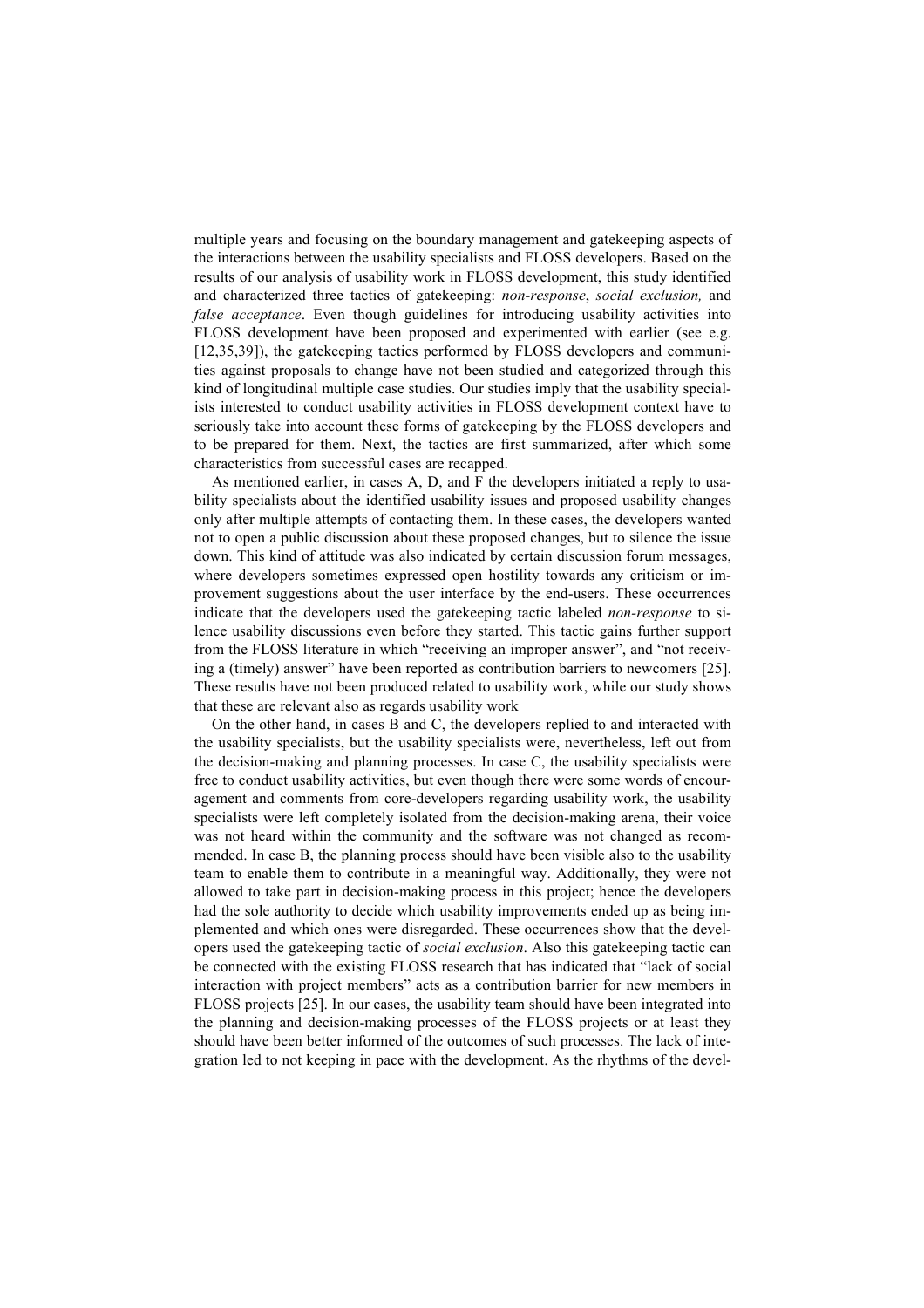opment and usability were different, usability specialists ended up solving problems of yesterday. At the point of delivery, the development had already moved several steps ahead, and the usability efforts were obsolete. However, we acknowledge that it is a true challenge for any usability person to acquire a highly influential position in a FLOSS project and hence the gatekeeping tactic of social exclusion is very likely encountered by usability specialists working in FLOSS projects also in the future.

In cases B and E, on the other hand, the developers and the whole community were very enthusiastic about the work of the usability team and praised their reports of good quality. The developers implemented many of the suggested usability improvements and in the case E, the usability specialists and their work was referred to also in commit messages. However, in this case unfortunately some of the changes were rolled back in the next major release. These changes were not discussed in the community and even though other developers must have noticed the changes, they did not comment about them, at least not in public. All in all, in this case individual developers used the gatekeeping tactic of *false acceptance* directly to nullify the changes introduced by the usability team and it can be argued that also other developers utilized this tactic indirectly, because of their silence.

Despite all these challenges, many successes have also been achieved: the usability teams have succeeded in avoiding the gatekeeping tactics and become 'filtered in'. However, these gatekeeping tactics have been identified only after the fact and hence the usability teams could not prepare for them before or during their intervention. Still, these successful cases can be discussed here, as they may provide help for planning future interventions. It seems that the small size of development team as well as their willingness to have new people contributing to the development played a role in these successes. The usability team in these cases was able to access and directly interact with the core developers. In case B, it seems that the usability team also succeeded in convincing the developers of the value of their work and their redesign solutions also happened to be compatible with the project goals and visions.

However, we do not only wish to emphasize the negative aspect of boundary management and gatekeeping in online communities in general or in FLOSS projects in particular. Along with the existing literature, we highlight that boundaries and boundary management play a critical role in such communities: "Boundaries have an important dual nature. They *enable* the community to grow and thrive, but they also *protect and secure* the community from external threats." [13] Online communities need to protect their boundaries and ensure that only meaningful contributions get filtered in. For usability specialists, thus, it is of essential importance to understand what is considered meaningful in the particular community.

Regarding recommendations for practice, the boundary management literature can be utilized for offering advice for usability specialists on what kinds of things to consider when trying entering into a FLOSS project. The boundary management literature discusses different kinds of boundary logics that can be considered also in our context. The boundary logic of *identity* concerns the coherence of the community and its activities, the boundary logic of *power* relates to controlling key resources, defining the suitable domains of activity and influence in the community and managing external relationships, the boundary logic of *competence* addresses the critical compe-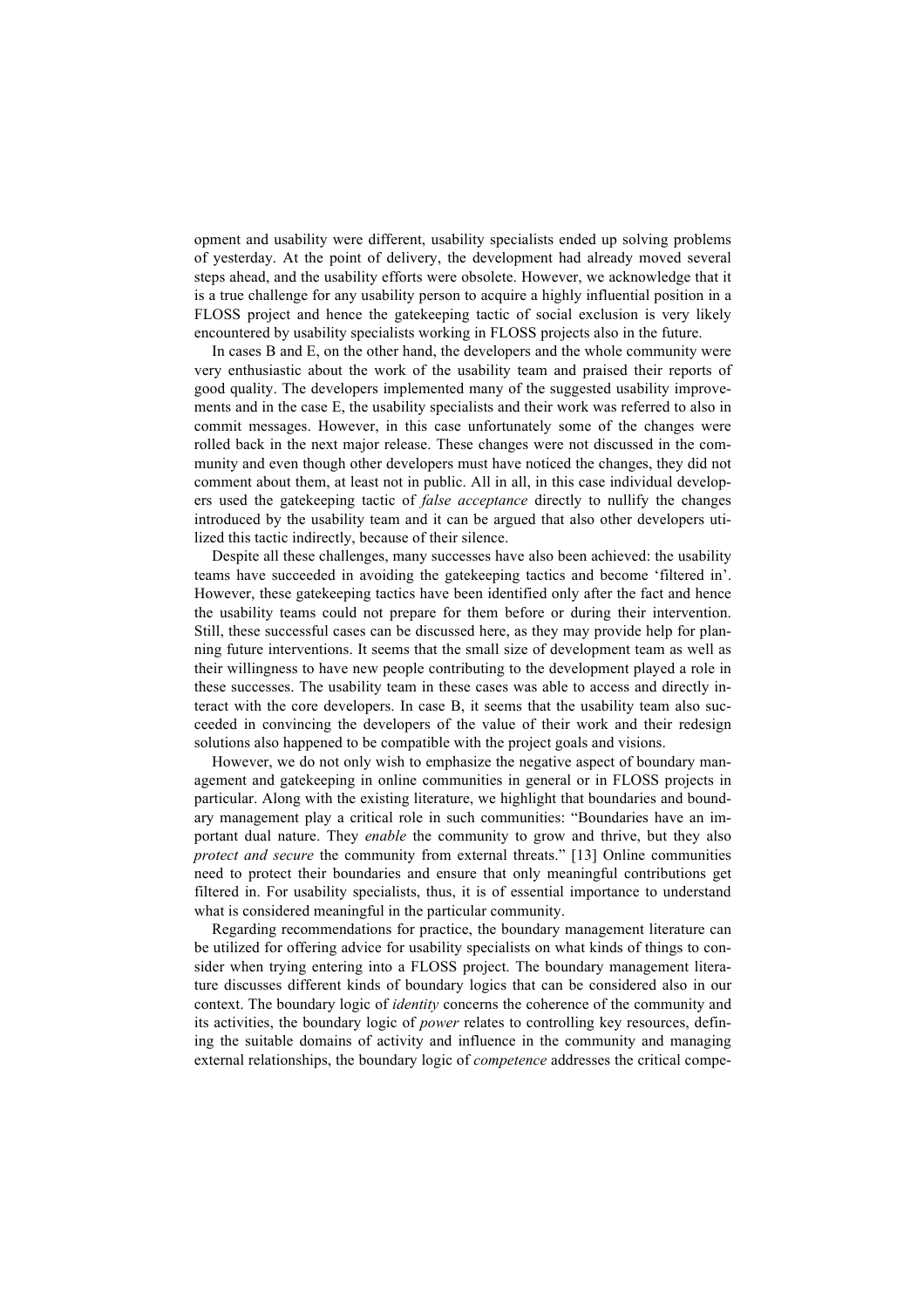tences for participation in these communities and the boundary logic of *transactional efficiency* relates to the resource view of the communities and economically efficient production models [13]. Applying these findings into our context leads to the following considerations. For enthusiastic usability specialists it might be essential to try to understand the identity of the community in question before entering into it and trying to introduce changes into it. This includes understanding the identity of the community as well as that of the software in question. In FLOSS projects there may be critical issues and ideological underpinnings underlying the design solution and usability specialists should understand those before messing with the solution. Otherwise the gatekeeping tactic of false acceptance may emerge when the decision makers notice that important aspects of their solution have become neglected. As regards power and politics in FLOSS projects, they have already been acknowledged as critical concerning usability work [11]. However, how to address them is still a question mark. Based on the boundary management literature we suggest that for usability specialists, figuring out the power related issues of interest may include finding out who controls the key resources in the project, defines the suitable domains of activity, has influence in the community and manages external relationships as well as how all these issues are accomplished in practice (cf. [13]). This should help usability specialists targeting right people at right time through right means. Finally, the issue of competence has already been brought up in the HCI literature on FLOSS projects: usability specialists tend not to have valued type of competence in FLOSS projects [11,29,30,36,38]. We do not have a solution for this problem, but our data points out (in case E) that usability specialists may benefit from having also technical skills. In our data one of the usability team members succeeded in getting commit rights and status as a developer. This usability team also contributed code to the FLOSS project in question. However, we do not wish to claim that technical skills are mandatory for usability specialists entering FLOSS projects. Many times usability specialists do not possess such skills and they should be allowed to contribute to FLOSS projects despite that. We suggest that usability specialists bring this issue to be openly discussed within the FLOSS project in question. Even this kind of a procedure may help the situation, albeit surely many challenges will still prevail for usability specialist attempting to enter into and to contribute to FLOSS projects.

One major takeaway from this study is the finding that FLOSS projects as fluid communities with blurred boundaries make also usability specialists' participation "blurry". In traditional closed source software development organizations, one knows who belongs to a project through an employment contract or other arrangement. In FLOSS development the boundary between inclusion and exclusion of potential participants is not that clear. The tactic of non-response signals that even when a newcomer has joined the project discussion forum, it may be difficult to actually enter the project and contribute to it in practice. The tactic of social exclusion shows that even after usability specialists have gained access within the boundary, they may remain on the peripheral edge of the FLOSS development onion unable to gain access to the deeper layers, and therefore be out of sync from the rhythm of how things develop in the inner layers of the FLOSS development onion. The tactic of false acceptance un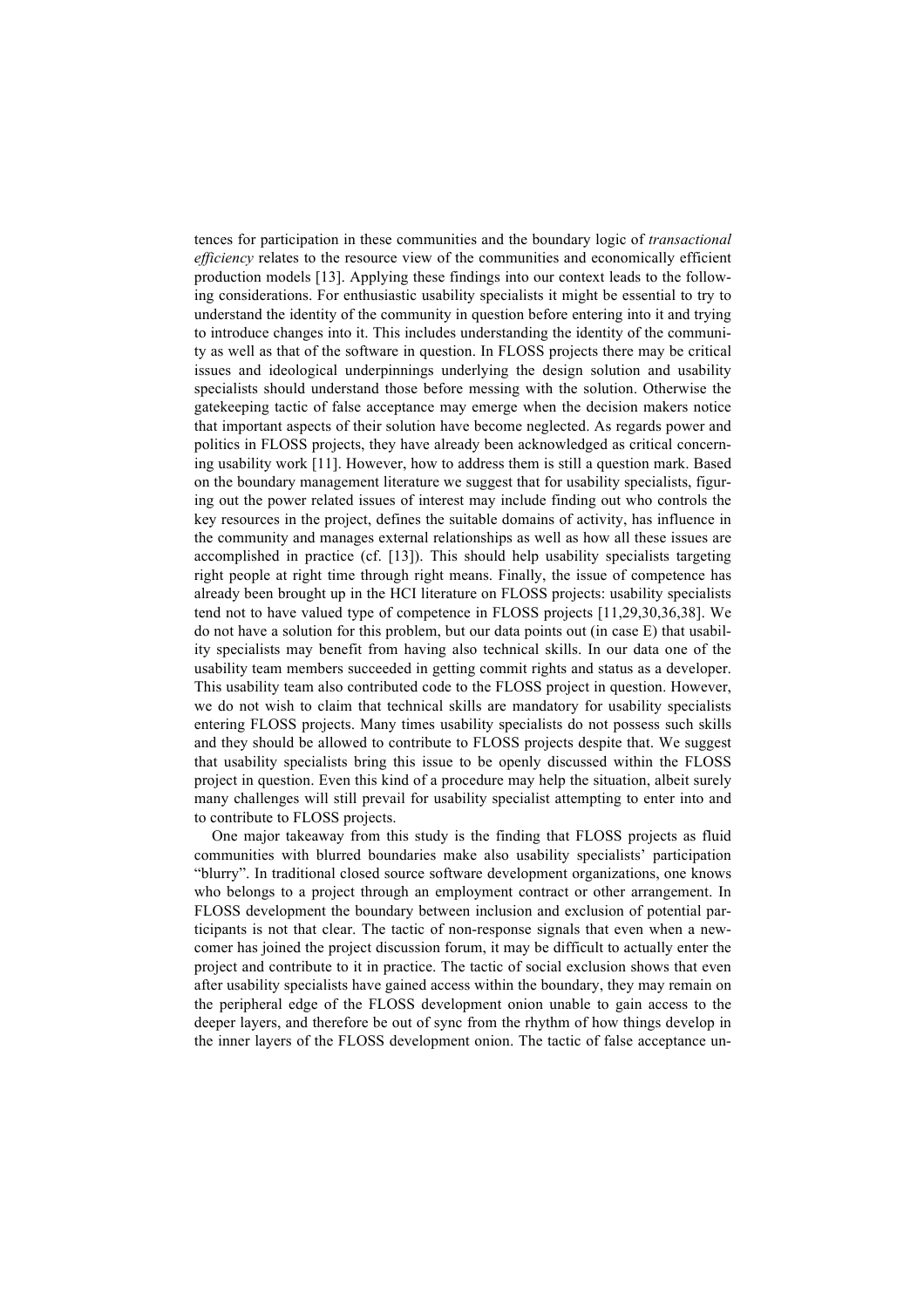derscores that, even after usability has been accepted, integrated, and synchronized with the activities of the core developers, it may be disregarded retrospectively.

All in all, this paper contributes to the boundary management literature by providing a detailed examination of boundary gatekeeping tactics in action in FLOSS development context. By analyzing the FLOSS projects balancing between openness and control, we utilized the boundary management concept of gatekeeping and found that the concept of gatekeeping tactic applies in FLOSS development context in the sense of limiting outsider contributions, even though this goes against the philosophy of FLOSS movement, which highlights openness, participation, and lack of gatekeeping. Furthermore, this paper also contributes to Human Computer Interaction literature where there has been interest and several attempts to find ways to contribute to FLOSS projects through usability work. By identifying these gatekeeping tactics that were used by FLOSS projects to silence, block or revert usability work, we have made these kinds of actions visible in FLOSS projects. We recommend gatekeeping tactics as analytical lenses to study further the issue of contributing to FLOSS projects through usability work.

# **6 Conclusion**

HCI research has identified numerous barriers for usability specialists' participation in FLOSS projects. Organizational boundary literature is interested in the tensions of online communities, including FLOSS communities. While this literature recognizes the importance of managing boundaries in online communities, little empirical research has been conducted on actual gatekeeping tactics project members perform against outsiders' contributions. Based on several years of engaged research with FLOSS projects, we characterize three gatekeeping tactics in FLOSS projects: *nonresponse*, *social exclusion*, and *false acceptance* that have hindered usability work.

By following the idea of Wittgenstein that "whereof one cannot speak, thereof one must be silent", we propose that the identification of the three tactics will have much practical relevance. As we have given names and visibility to these gatekeeping tactics, it is now possible to talk about them, to analyze them, and to be better prepared for them. When usability specialists face these barriers in action, they can try to identify the possible causes of them and communicate these issues on the broader forum.

Our choice of studying the FLOSS cases from the usability specialists' perspective has provided us with valuable insights, by allowing us to identify these three gatekeeping tactics. We can now analyze and understand better how online communities, including FLOSS projects, balance between openness and control. This choice of perspective is, however, also a limitation. The tactics may look different through the eyes of the insiders. Therefore, future research questions may involve: "How intentional are the gatekeeping tactics from within the boundary?", "Is it possible to create a greater transparency to alleviate the need of such tactics?", and "What are the strategies to help usability processes keep pace with the onwards moving core development?" Additionally, the usability specialists might use usability cost-benefit considerations to highlight the value of their usability work [37]. Although our research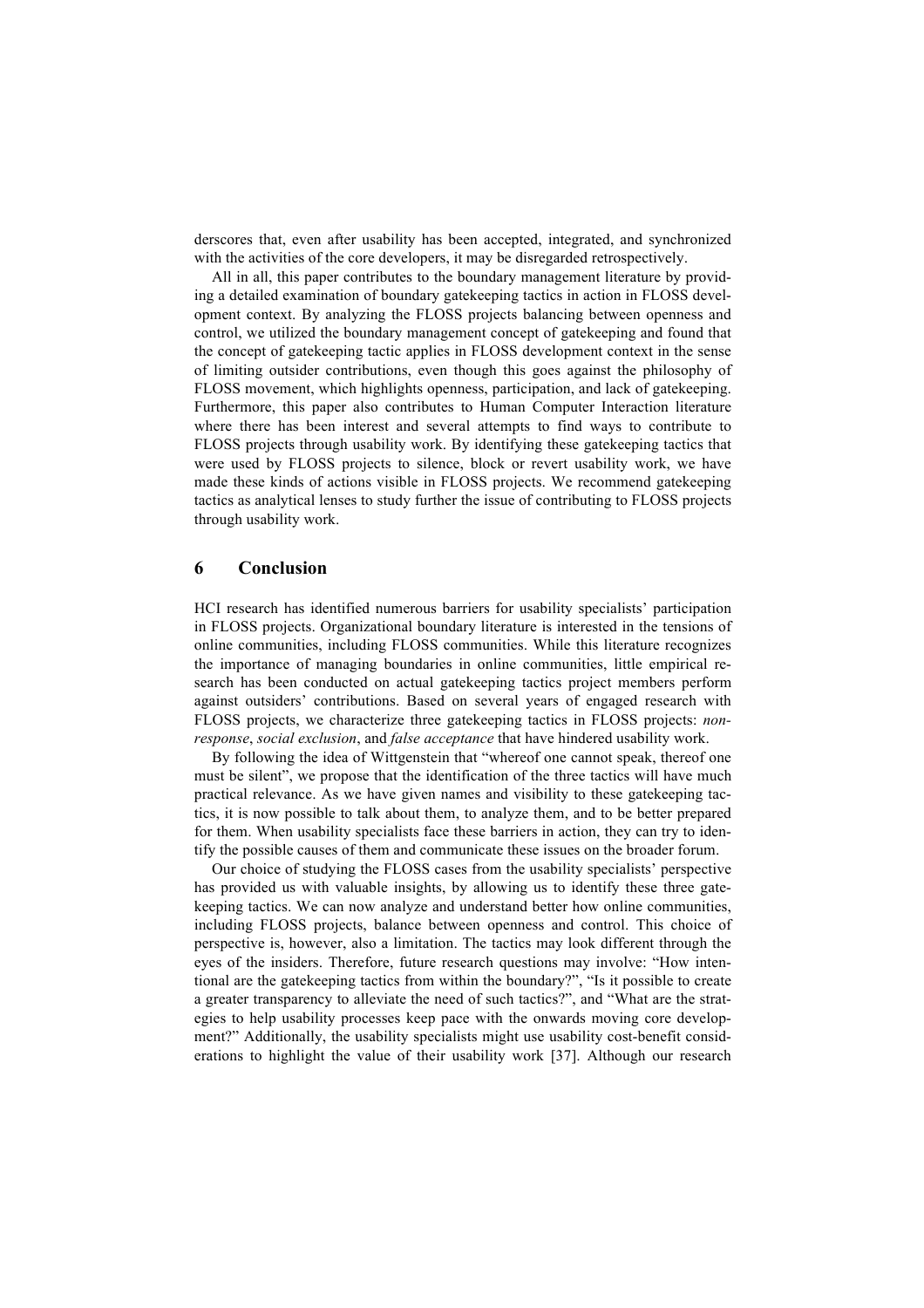program has already proposed methods for usability specialists on how to enter into and contribute to FLOSS projects, the methods placing particular emphasis on understanding the project in question and active collaborate with the developers [12,35,39], many challenges still prevail. Further studies relying on a 'user-centered approach', the users here referring FLOSS developers, should be initiated to understand better the needs of the FLOSS developers, both as regards their work and as regards being more open to usability work.

# **7 References**

- 1. Stallman, R.: The GNU Manifesto. Dr. Dobb's Journal of Software Tools 10(3) (1985)
- 2. Von Hippel, E., Krogh, G.: Open source software and the "private-collective" innovation model: Issues for organization science. Organization science, 14(2), pp. 209-223 (2003)
- 3. Von Hippel, E.: Innovation by User Communities: Learning from Open-Source Software. MIT Sloan Management Review 42(4): pp. 82-86. (2001)
- 4. 4 Franke, N., Shah, S.: How communities support innovative activities: an exploration of assistance and sharing among end-users. Research policy 32(1), pp. 157-178 (2003)
- 5. Gulliksen, J., Boivie, I., Göransson, B.: Usability professionals current practices and future development. Interacting with Computers 18(4), pp. 568-600 (2006)
- 6. Iivari, N.: Discourses on 'culture' and 'usability work' in software product development. Acta Universitatis Ouluensis, Series A, Scientiae rerum naturalium 457 (2006)
- 7. Andreasen, M., Nielsen, H., Schrøder, S., Stage, J.: Usability in Open Source Software Development: Opinions and Practice. Information Technology and Control 25:3A (2006)
- 8. Bødker, S., Nielsen, L., Orngreen, R.: Enabling user-centered design processes in open source communities. In: Proc. HCII, Part I: Usability and Internationalization, LNCS 4559, pp. 10-18 (2007)
- 9. Cetin, G., Verzulli, D., Frings, S.: An Analysis of Involvement of HCI Experts in Distributed Software Development: Practical Issues. In: D. Schuler (ed.): Proc. Human Computer Interaction International: Online Communities and Social Computing. LNCS 4564, (2007)
- 10. Nichols, D., Twidale M.: The Usability of Open Source Software. First Monday (2003)
- 11. Rajanen, M., Iivari, N.: Power, Empowerment and Open Source Usability. In: Proceedings of CHI 2015 (2015)
- 12. Rajanen, M., Iivari, N., Anttila K.: Introducing Usability Activities into Open Source Software Development Projects – Searching for a Suitable Approach. Journal of Information Technology Theory and Application 12,4, pp. 5-26 (2011)
- 13. Jarvenpaa, S. L., Lang, K.R.: Boundary Management in Online Communities: Case Studies of the Nine Inch Nails and ccMixter Music Remix Sites. Long Range Planning 44(5/6), pp. 440-457 (2011)
- 14. O'Mahony, S., Ferraro, F.: Managing the Boundary of an 'Open' Project. Harvard NOM Working Paper No. 03-60 (2004)
- 15. Faraj, S., Jarvenpaa, S. L., Majchrzak, A.: Knowledge Collaboration in Online Communities. Organization Science 22(5), pp. 1224-1239 (2011)
- 16. Shaw, A.: Centralized and Decentralized Gatekeeping in an Open Online Collective. Politics & Society 40(3), pp. 349-388 (2012)
- 17. Raymond, E.: The cathedral and the bazaar. Knowledge, Technology & Policy 12:3 (1999)
- 18. Coleman, G.: The Political Agnosticism of Free and Open Source Software and the Inadvertent Politics of Contrast. Anthropological Quarterly 77(3), pp. 507-519 (2004)